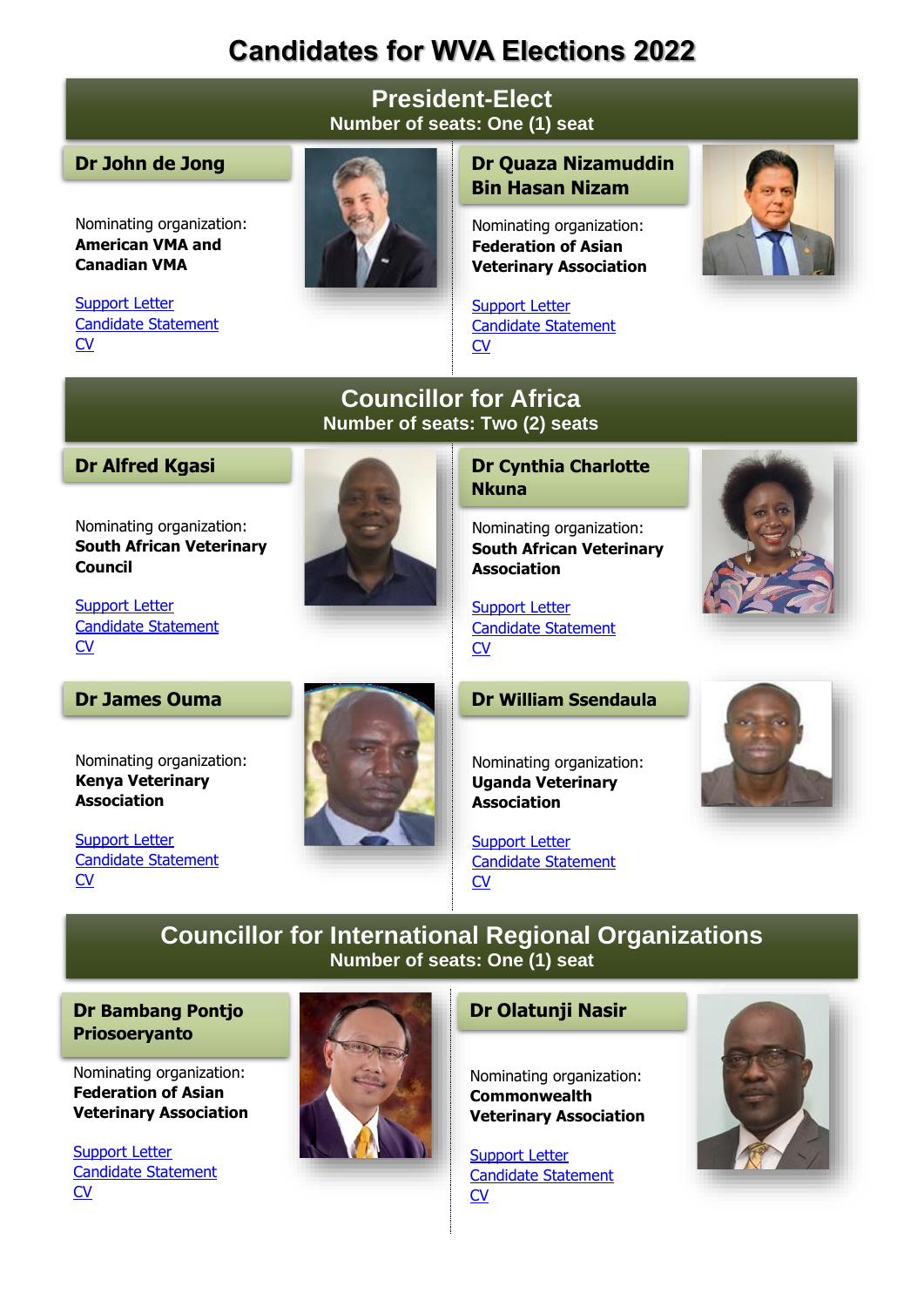## **Councillor for Asia and Oceania Number of seats: Two (2) seats**

#### **Dr Chirantan Kadian**

Nominating organization: **Indian Veterinary Association**

[Support Letter](http://www.worldvet.org/uploads/docs/7_kadian.pdf) [Candidate Statement](http://www.worldvet.org/uploads/docs/7_kadian.pdf) [CV](http://www.worldvet.org/uploads/docs/7_kadian.pdf)

#### **Dr Ganokon Urkasemsin**

Nominating organization: **Thai Veterinary Medical Association Under Royal Patronage**

[Support Letter](http://www.worldvet.org/uploads/docs/9_ganokon.pdf) [Candidate Statement](http://www.worldvet.org/uploads/docs/9_ganokon.pdf) [CV](http://www.worldvet.org/uploads/docs/9_ganokon.pdf)



#### **Dr Chou Chin-Cheng**

Nominating organization: **Taiwan Veterinary Medical Association**

[Support Letter](http://www.worldvet.org/uploads/docs/8_chou_chin.pdf) [Candidate Statement](http://www.worldvet.org/uploads/docs/8_chou_chin.pdf) **[CV](http://www.worldvet.org/uploads/docs/8_chou_chin.pdf)** 

**Dr Mohd Azmi Mohd Lila**

Nominating organization: **Malaysian Veterinary Medical Association**

[Support Letter](http://www.worldvet.org/uploads/docs/10_mohd_azmi_mohd_lila.pdf) [Candidate Statement](http://www.worldvet.org/uploads/docs/10_mohd_azmi_mohd_lila.pdf) **[CV](http://www.worldvet.org/uploads/docs/10_mohd_azmi_mohd_lila.pdf)** 





# **Councillor for America (Latin) Number of seats: Two (2) seats**

#### **Dr Ericka Otarola Guillen**

Nominating organization: **College of Veterinary Medicine of Peru**

[Support Letter](http://www.worldvet.org/uploads/docs/11_erika_otarola.pdf) [Candidate Statement](http://www.worldvet.org/uploads/docs/11_erika_otarola.pdf) **[CV](http://www.worldvet.org/uploads/docs/11_erika_otarola.pdf)** 

**Dr Arturo Carlos Sánchez Mejorada Porras** 

Nominating organization: **Federation of Colleges and Associations of Zootechnical Veterinary Doctors of Mexico**

[Support Letter](http://www.worldvet.org/uploads/docs/12_arturo_carlos.pdf) [Candidate Statement](http://www.worldvet.org/uploads/docs/12_arturo_carlos.pdf) **[CV](http://www.worldvet.org/uploads/docs/12_arturo_carlos.pdf)** 



#### **Dr Helio Blume**

Nominating organization: **Federal Council of Veterinary Medicine**

[Support Letter](http://www.worldvet.org/uploads/docs/13_helio_blume.pdf) [Candidate Statement](http://www.worldvet.org/uploads/docs/13_helio_blume.pdf)  $\overline{\text{CV}}$  $\overline{\text{CV}}$  $\overline{\text{CV}}$ 







**WORLD VETERINARY ASSOCIATION**